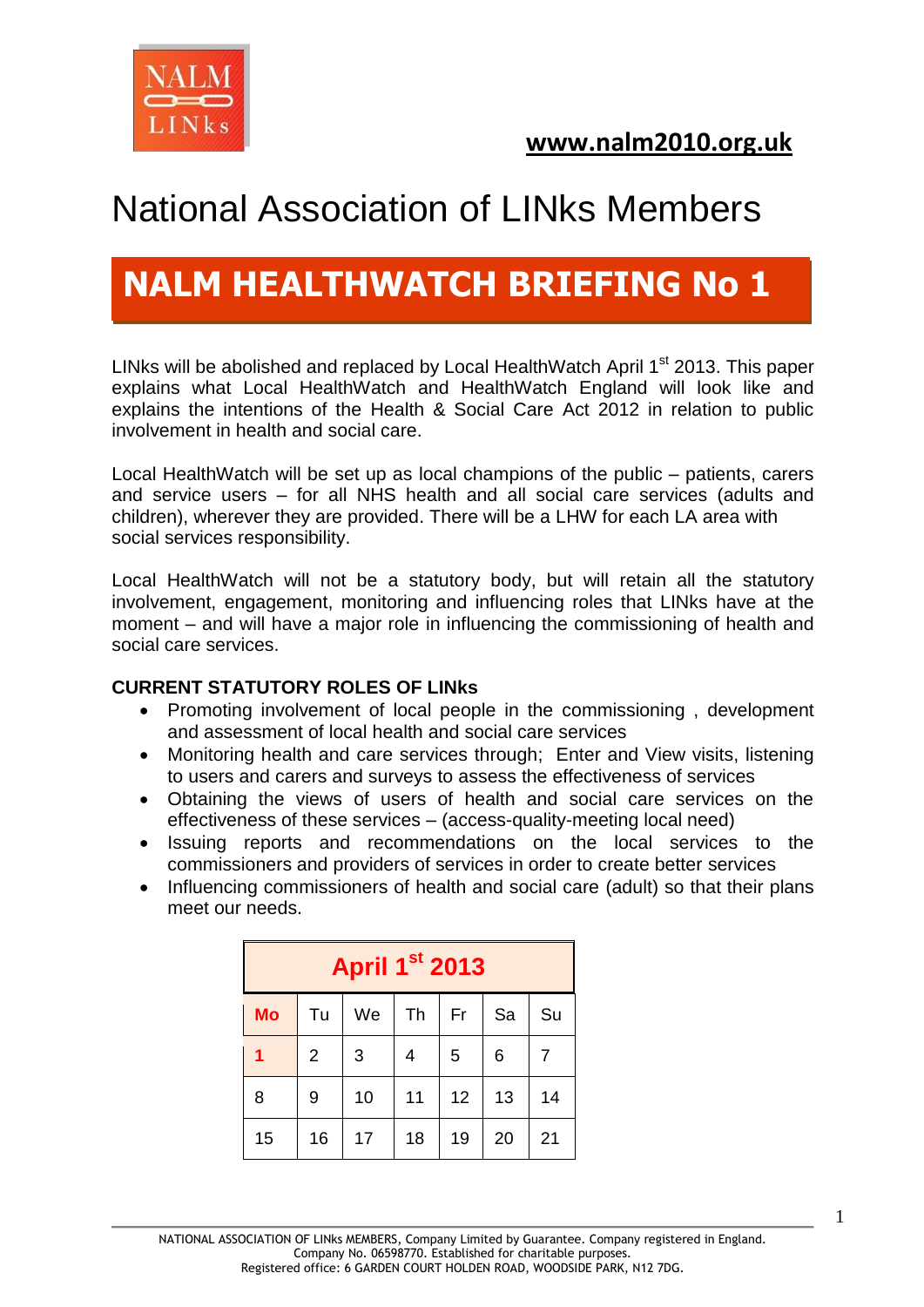

#### **What will be new or different?**

Local HealthWatch will have the same powers as LINks but will also carry out the following activities:

#### **There will be at least one full, voting, Local HealthWatch representative on the new Health & Wellbeing Board:**

These boards will be made up of local Councillors, local authority officers, representatives of Clinical Commissioning Groups (CCGs), public health and other partners, and will be responsible for agreeing the Joint Strategic Needs Assessment (JSNA), and also for developing a Health and Wellbeing Strategy based on the evidence in the JSNA. They will also sign off local commissioning plans produced by the CCGs. See appendix for a note on the JSNA

#### **Local HealthWatch will either provide, or signpost the public to NHS complaints advocacy to support people with complaints:**

Currently, this service (Independent Complaints Advisory Service or ICAS) is funded at a national level by the Department of Health. From April  $1<sup>st</sup>$  2013 it will be the responsibility of local authorities to fund the service using non-ringfenced funds allocated from the DH. Local authorities will be required to contract with an organisation to carry out this work and Local HealthWatch can either bid to run the ICAS service, or must signpost people to whoever is running the service.

Local authorities can commission an advocacy service for both NHS complaints and social services complaints using the same contract and service provider. This could be an important development for people with simultaneous complaints against both services. ICAS will also be able to support people with a serious complaint about local services to elevate it to the Health Service Commissioner.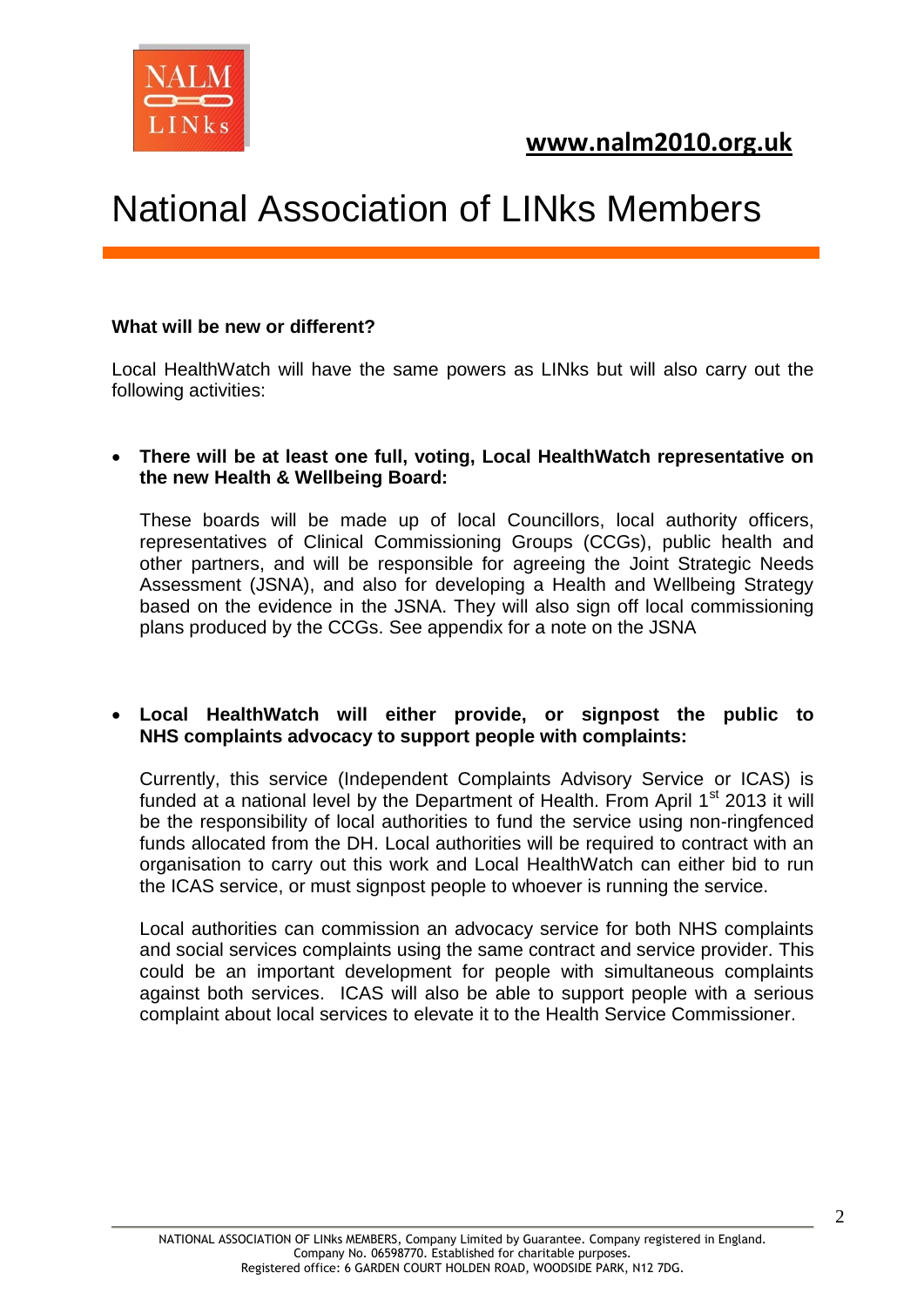

#### **Elevating issues to HealthWatch England**

Local HealthWatch will have a duty to raise issues of significant concern regarding local health and social care services with HealthWatch England. This is the new national body being set up to empower Local HealthWatch and other bodies and individuals, who wish to raise concerns about poor or deteriorating services, or the effectiveness of local, regional and national services. HealthWatch England will be crucial when local resolution has been unsuccessful and will be able to refer matters on behalf of Local HealthWatch to the Secretary of State, the Care Quality Commission (CQC), Monitor and the new NHS Commissioning Board (NHSCB).

#### **Local HealthWatch will provide advice, information and will support patients to choose the services which best meet their needs.**

The PALS (Patient Advice and Liaison Service) currently provided by Primary Care Trusts (PCTs) will transfer, with its funding, to the Local HealthWatch. It will be important for data and information about services and clients and ongoing 'live' cases also to be transferred to the new Local HealthWatch.

#### **Local HealthWatch will have a role in the NHS and social care Equality Delivery Systems:**

The NHS and local authority have a duty to comply with the Equality Act 2010. All local health and social care providers will have to submit reports that demonstrate they are meeting the needs of local people in relation to duties placed on them by the Equality Act. Local HealthWatch will be able to monitor compliance, make recommendations, and must be able to demonstrate its own compliance with the Equalities Act.

#### **Indemnity for Local HealthWatch Members**

The issue of indemnity for Local HealthWatch members is still unresolved, despite the fact that LHW volunteers will be carrying out statutory activities consequent on the Health and Social Care Act 2012. If no indemnity cover is provided by the Treasury, every LHW volunteer will have a different level of indemnity or none, depending on the area in which they live. Indemnity is essential for members of Local HealthWatch when they undertake 'Enter and View' activities, and raise in public issues of concern.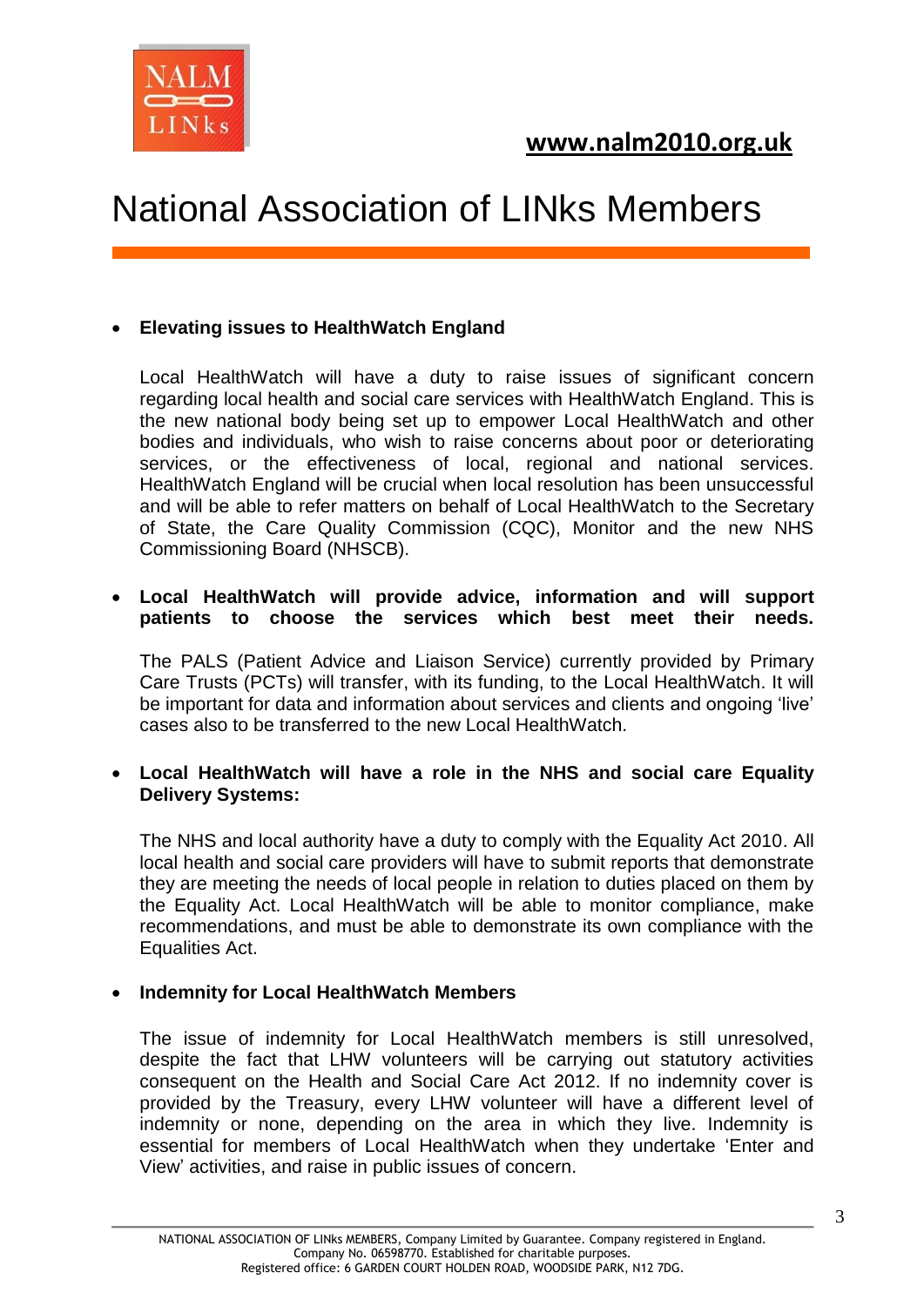

## **What sort of organisation will Local HealthWatch be?**

 **Local HealthWatch will be a social enterprise 'body corporate', contracted by the local authority**

This can mean charities, companies with limited or unlimited liability, companies limited by guarantee, charter companies, co-ops, community interest companies or some other bodies. LHW cannot be an NHS or local authority body. A local authority could contract with the current LINk for their area, if it has formed itself into a 'body corporate', with appropriate objectives to become Local HealthWatch. The local authority could also give the contract to the current Host, or some other local body in the 'social enterprise sector'.

## **Local HealthWatch will:**

- Be funded by the local authority from a budget allocated by the Department of Health (but not ringfenced)
- Be an organisation in its own right, which can appoint its own staff to support members carrying out their statutory duties
- Have standards set by HealthWatch England, against which Local HealthWatch can be measured.
- Be subject to some aspects of the Equality Act 2010
- Be representative of the local community
- Respond to requests under the Freedom of Information Act
- Hold meetings in public and promote participation in its work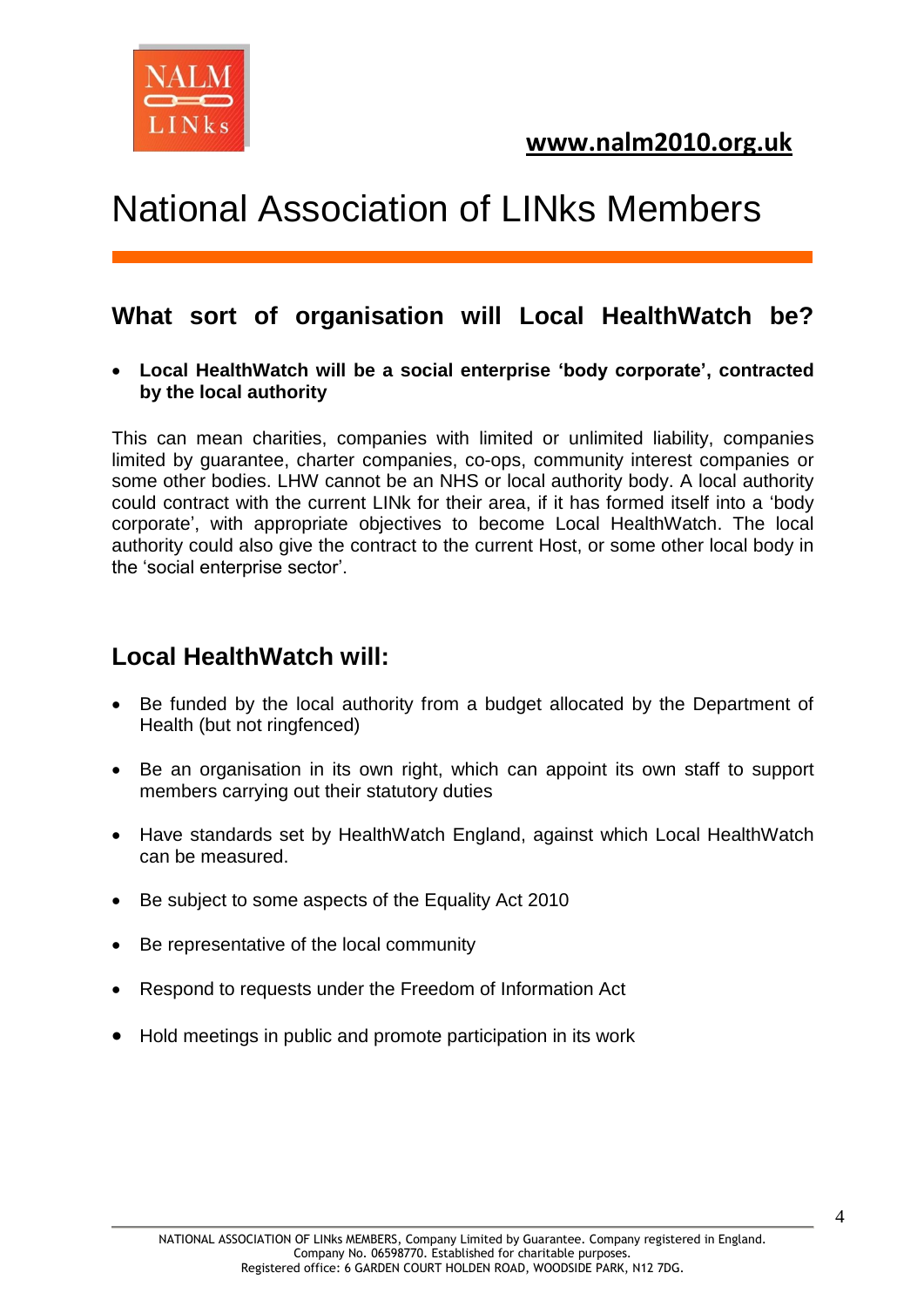

## **HealthWatch 'Members':**

The Health and Social Care Act 2012 does **not require** Local HealthWatch (LHW) to have 'members'; it is up to local people and local authorities to agree on a 'membership model' and decide how Local HealthWatch will be led. Local HealthWatch must be fully representative of local communities, and ultimately it will be up to local authorities to decide on the HealthWatch model that operates locally. .

#### **Local HealthWatch – possible models:**

- A Steering Group elected by HealthWatch members and possibly other local bodies which runs LHW and carries out its activities
- A Board, similar to 'charity trustees' or health board's non-executive directors, which employ staff, and uses volunteers to carry out the activities of LHW
- A HealthWatch organisation run jointly by the current LINk Steering Group and either the current Host or another local social enterprise.

### **Questions to be decided locally:**

- Will Trustees of the Local HealthWatch Board be elected?
- What will be the responsibilities of the Local HealthWatch Trustees?
- Will there be members and if so how will members of LHW be recruited and what role they will have?
- What influence will members have over the policy and direction of Local HealthWatch?
- Will the members be the leaders or the ''do-ers''?
- Will current LINk members transfer into Local HealthWatch?
- How will Local HealthWatch become fully representative of the community?
- What support and training will be available for volunteers to become influential public representatives on Health & Wellbeing Boards, Clinical Commissioning Groups and other local NHS and social care boards?
- Will Local HealthWatch reps advocate for the public interest and local need?
- Will representatives of Local HealthWatch on local NHS and local authority boards be volunteers or staff?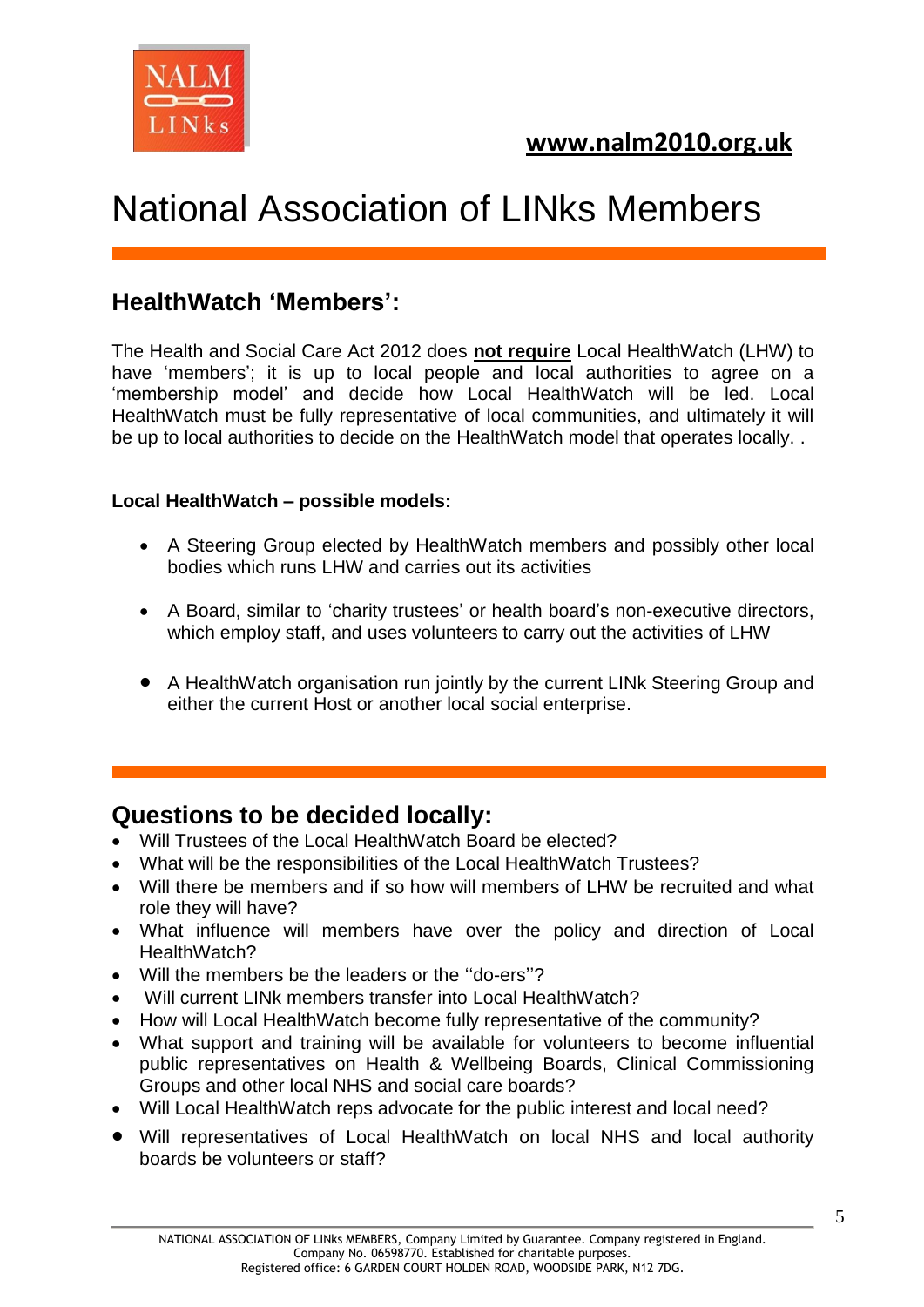

## **What role will Local Authorities have?**

- Every local authority with social services responsibilities must make arrangements to contract with a body corporate to become Local HealthWatch.
- A time-line will need to be produced by local authorities to indicate to local people how they can get involved in the development of Local HealthWatch.
- Local authorities must ensure that Local HealthWatch is established and carries out specified statutory activities (Health and Social Care Act, 2012, Part 5, s182). from April  $1<sup>st</sup>$ , 2013
- Local authorities will fund Local HealthWatch in the same way they fund the LINks: i.e. they will prepare a specification for Local HealthWatch and either fund the new body through 'grant-in-aid' or put the contract out for organisations to bid for. They will then performance manage the contract, and will be able to terminate the contract if they think the performance of the Local HealthWatch is unsatisfactory, i.e. does not carry out the activities described in the Health and Social Care Act 2012. The funding is not ring-fenced
- The Health and Social Care Act 2012 allows Local HealthWatch to subcontract the functions of Local HealthWatch. However, if this happens, the value of Local HealthWatch as a single body with a clear identity, wide range of activities and with access to rich sources of data about local services will be lost.
- If a LINk steering group decided to establish itself as a social enterprise and bid for the HealthWatch contract, the authority could agree to award them the contract through the grant-in-aid mechanism (Part B), or it could invite them to bid for the local contract alongside other bodies. The steering group could do this jointly with a current Host or with another social enterprise.
- A LINk will need resources both financial and advisory to become a body corporate, if it decided to take this approach.
- $\bullet$  LINks will be abolished on March 31<sup>st</sup> 2013, but if the new roles within Local HealthWatch were to be similar enough to the LINk, protection under TUPE (Transfer of Undertakings (Protection of Employment) Regulations) might be offered to the host staff. TUPE protects employees when the organisation they work for is taken over by another body providing a similar service.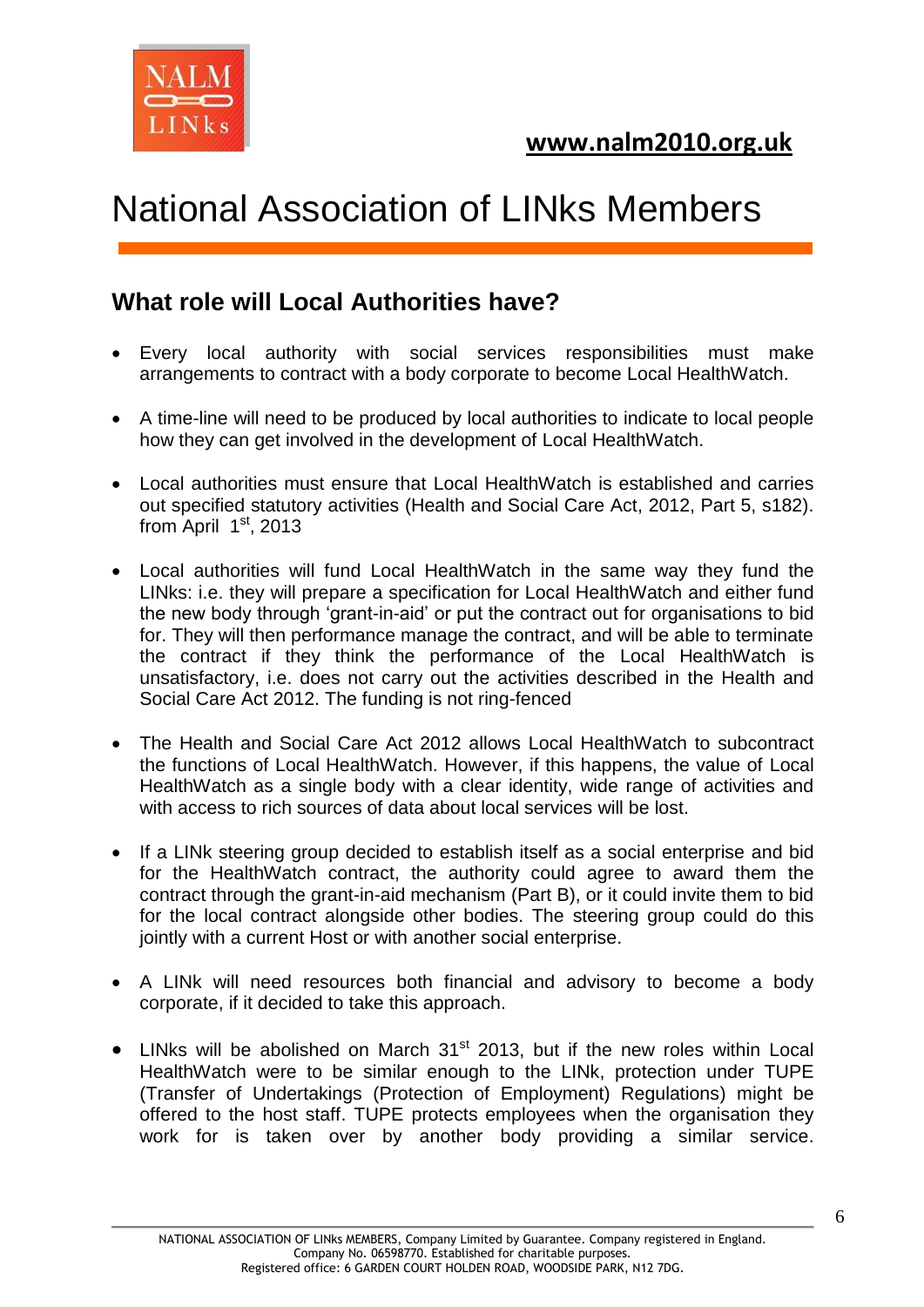



#### **Unanswered questions….**

- How will a Local HealthWatch be truly independent when it is funded by the local authority that it monitors?
- Will local authorities determine what Local HealthWatch will look like?
- Will local authorities ensure that they listen to the views of the LINk steering groups and other local community stakeholders in determining the right model for their area?
- How will the five statutory activities, including ICAS, be integrated into the Local HealthWatch model?
- What will happen to current LINk/Host staff?
- To whom will LHW be accountable?

#### **How will Local HealthWatch be funded?**

Local HealthWatch will, like LINKs, be funded from money allocated by the Department of Health. The amount for each Local Authority will be different, and will be based, as now, on population size and local need.

The funding pot for Local HealthWatch will be made up of the current budget for the LINk, plus additional money from the ICAS advocacy service (currently funded directly by the Department of Health) and money currently used to fund PCT PALS.

The total national budget for Local HealthWatch will increase from £28 millions to £60 millions.

**Local HealthWatch budget is not ring-fenced** so local negotiations will need to ensure that Local HealthWatch is adequately funded.

### **Unanswered questions….**

- Will local authorities fully fund Local HealthWatch from the budget they get from the Department of Health?
- Will there be any effective sanctions if local authorities do not allocate enough of the money to set up and support Local HealthWatch?
- How will the Independent Complaints Advisory Service (ICAS) be commissioned and from whom?
- Will local ICAS support the public to complain about social services, as well as health services?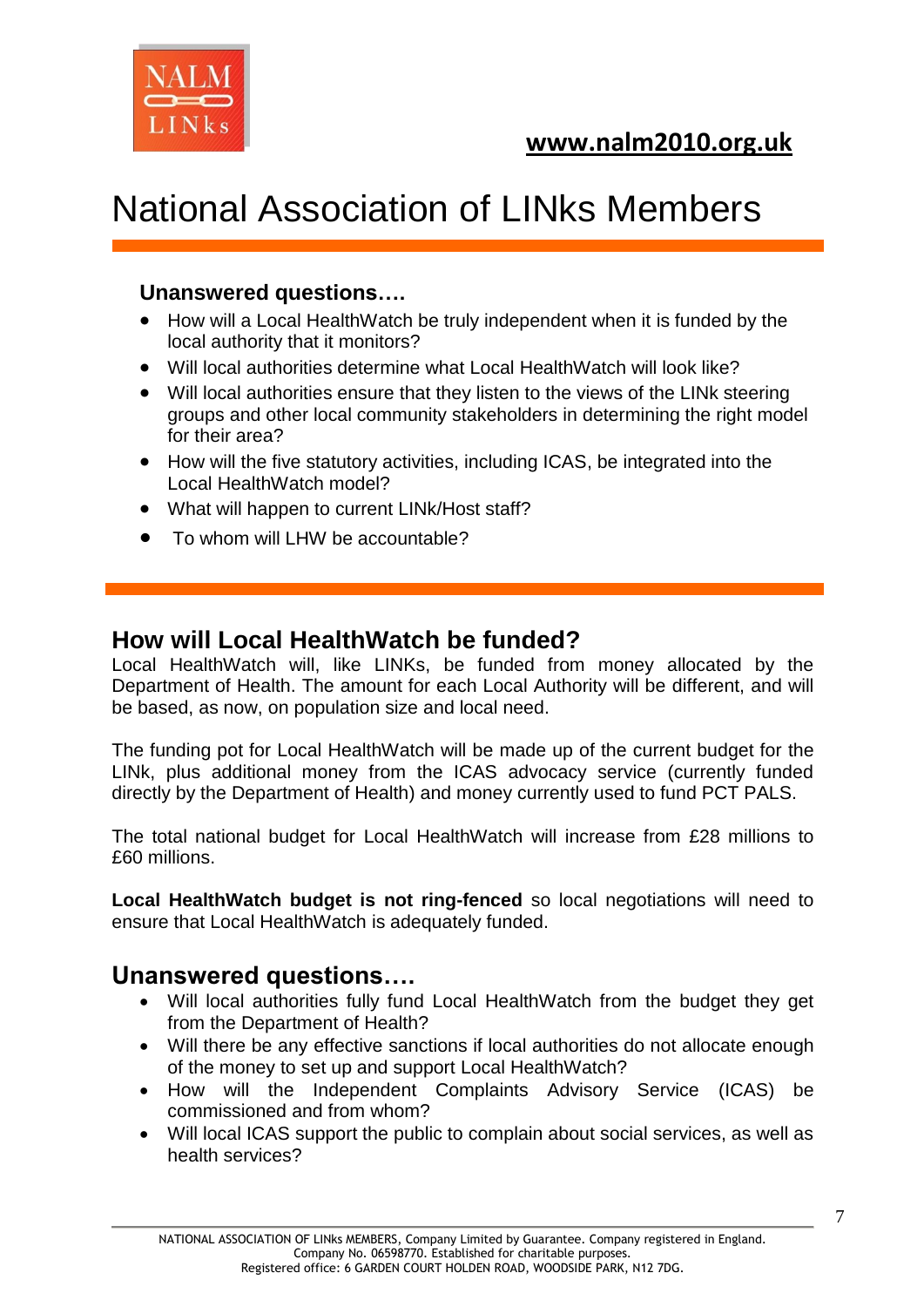

## **What is HealthWatch England?**

- HealthWatch England will represent Local HealthWatch at a national level. It will be an independent statutory committee of the Care Quality Commission (CQC) chaired by a Director of the CQC
- HealthWatch England will develop standards for Local HealthWatch to be measured against, and will provide guidance for Local HealthWatch.
- Local HealthWatch will be able to pass concerns and adverse reports about care services to HealthWatch England, and HWE will work with the CQC to resolve these issues.
- HealthWatch England will be able to flag up concerns and make recommendations to the CQC, Monitor, the NHS Commissioning Board and to the Secretary of State.

HealthWatch England will be important in the prevention of the kind of disasters that led to poor treatment and deaths in Mid-Staffordshire Hospital.

## **What is PALS and what does it have to do with Local HealthWatch?**

PALS stands for 'Patient Advice and Liaison Service'. PALS staff work in hospitals and Primary Care Trusts (PCTs), and help patients get answers to any questions they might have about NHS services. They also help resolve problems for patients with issues that do not need a full formal complaints investigation. PALS do the following:

- 1. Provide information about the NHS and help with health-related enquiries.
- 2. Provide information about the NHS complaints procedures and getting access to independent NHS advocacy (ICAS).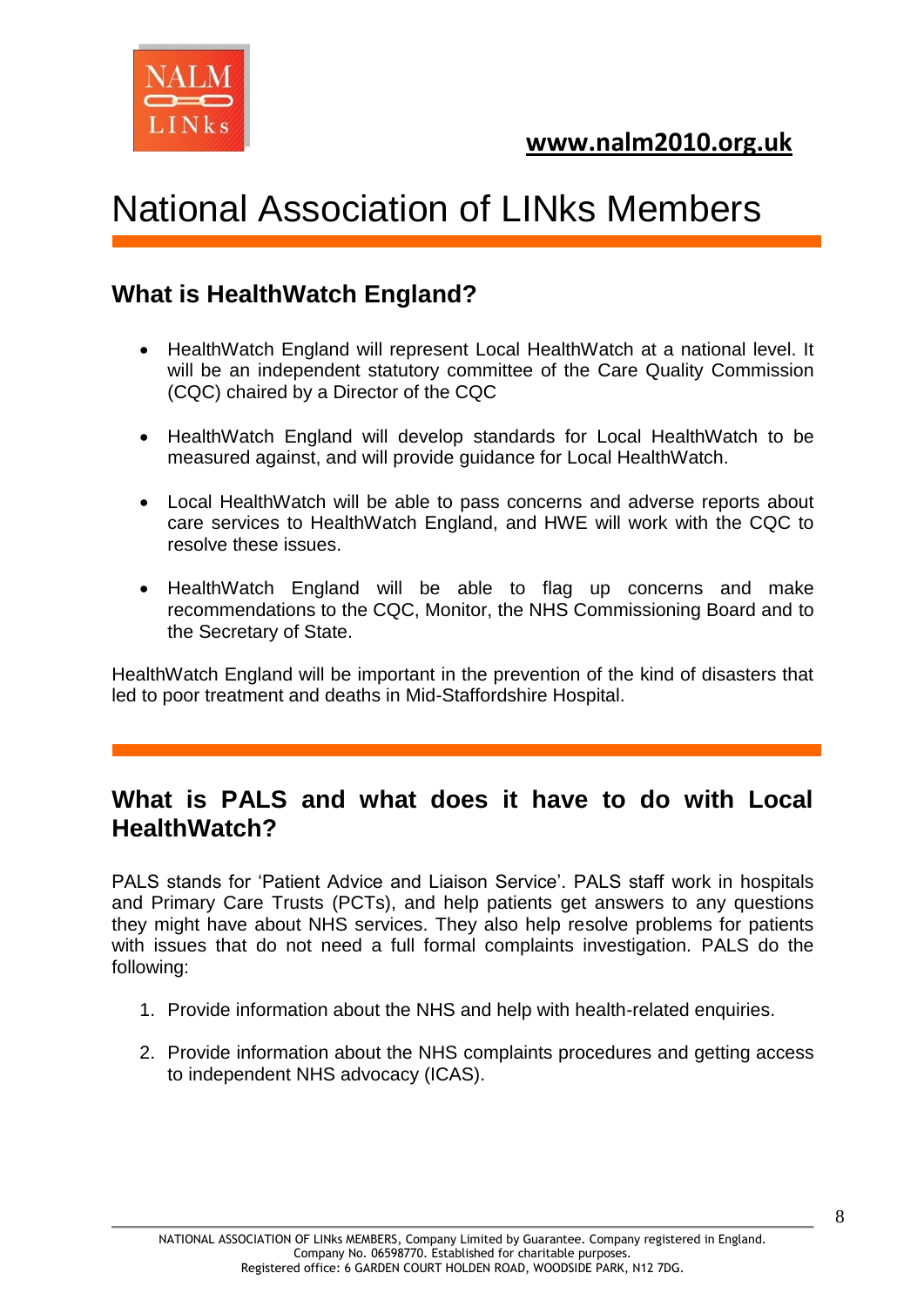



- 3. Improve the NHS by listening to patients' and carers' concerns, suggestions and experiences and ensuring that people who lead, design and manage services are aware of the issues raised and act to change services.
- 4. Provide an early warning system for NHS Trusts and monitoring bodies by identifying problems or gaps in services and reporting them.
- 5. 'Signpost' and provide information.
- 6. Act as 'conduit' for enquiries, advice, recommendations and commendations about services, for patients

The hospitals PALS service will not be affected by the integration of PCT PALS into Local HealthWatch. The NHS PALS site is at [www.pals.nhs.uk](http://www.pals.nhs.uk/)

#### **Unanswered questions….**

- What will happen to PALS staff? Will they be transferred under TUPE to Local HealthWatch?
- What percentage of PALS work is 'signposting'? The Department of Health is assuming 65% although previous studies suggest this is more like 13%.
- What will happen to the informal problem-resolution that PALS teams do?

### **Contact NALM**

- Malcolm Alexander, Chair, National Association of LINks Members. 0208 809 6551 or 07817505193 or [NALM2008@aol.com](mailto:NALM2008@aol.com)
- Ruth Marsden, Vice Chair of the National Association of LINks Members. 01482 849 980 or 07807519933 or [ruth@myford.karoo.co.uk](mailto:ruth@myford.karoo.co.uk)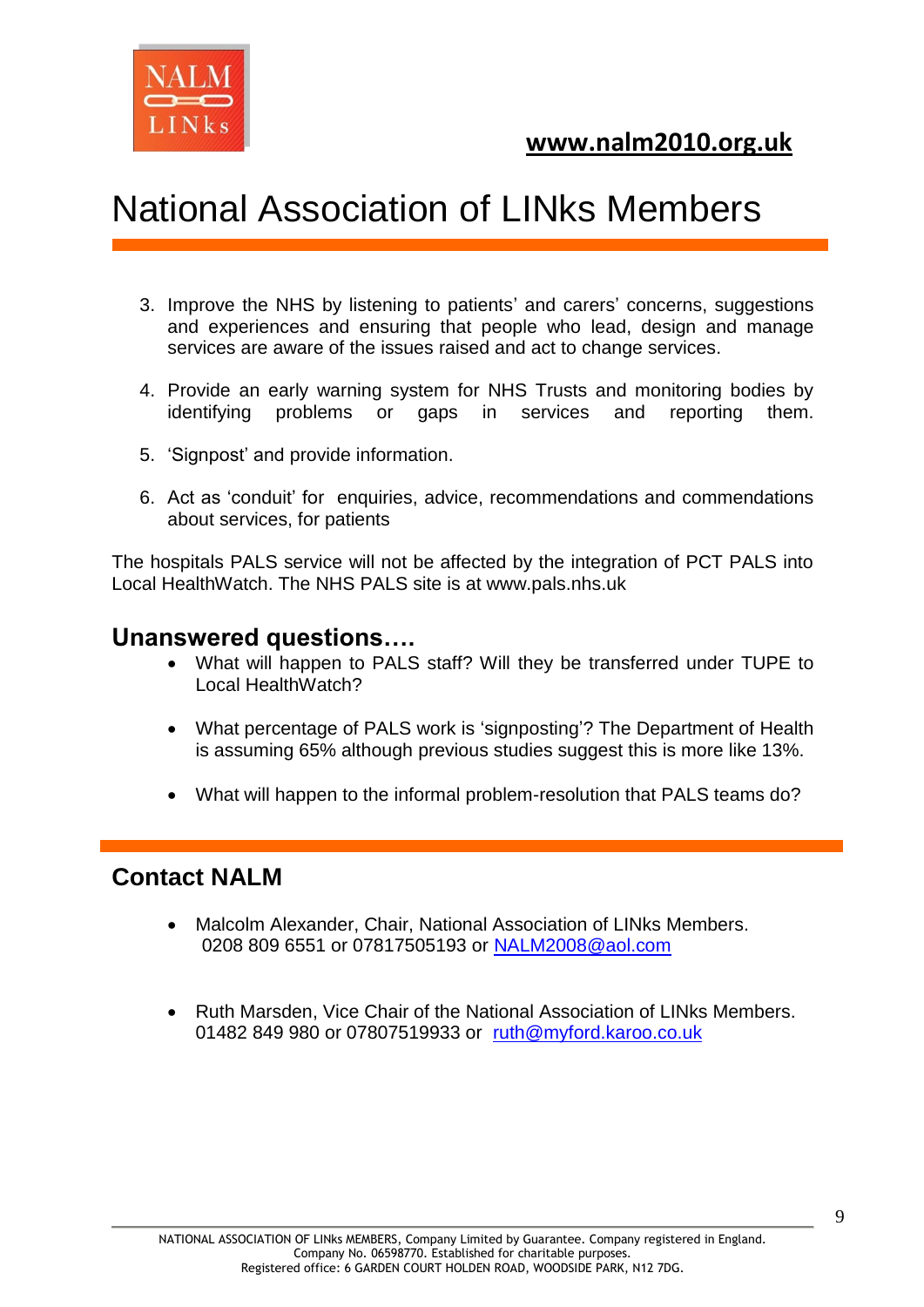

### **Want to read some more …?**

**1) The Health & Social Care Act 2012 – PART 5 Public Involvement and Local government** <http://www.legislation.gov.uk/ukpga/2012/7/contents/enacted/data.htm>

#### **2) The HealthWatch Transition Plan**

[http://www.dh.gov.uk/en/Publicationsandstatistics/Publications/PublicationsPolicyAnd](http://www.dh.gov.uk/en/Publicationsandstatistics/Publications/PublicationsPolicyAndGuidance/DH-125582) [Guidance/DH-125582](http://www.dh.gov.uk/en/Publicationsandstatistics/Publications/PublicationsPolicyAndGuidance/DH-125582)

- **3) The HealthWatch online community** register your interest in becoming a member of the online forum, please email **HealthWatch@nunwood.com**
- **4) National Association of LINk Members (NALM)** information on HealthWatch updated daily. [www.nalm2010.org.uk](http://www.nalm2010.org.uk/)
- **5) New partnerships, new opportunities A resource to assist setting up and running health and wellbeing boards – Executive summary** <http://www.idea.gov.uk/idk/aio/31196535>
- **6) JSNAs and joint health and wellbeing strategies** <http://www.dh.gov.uk/health/2011/12/jsnas-strategies-explained/>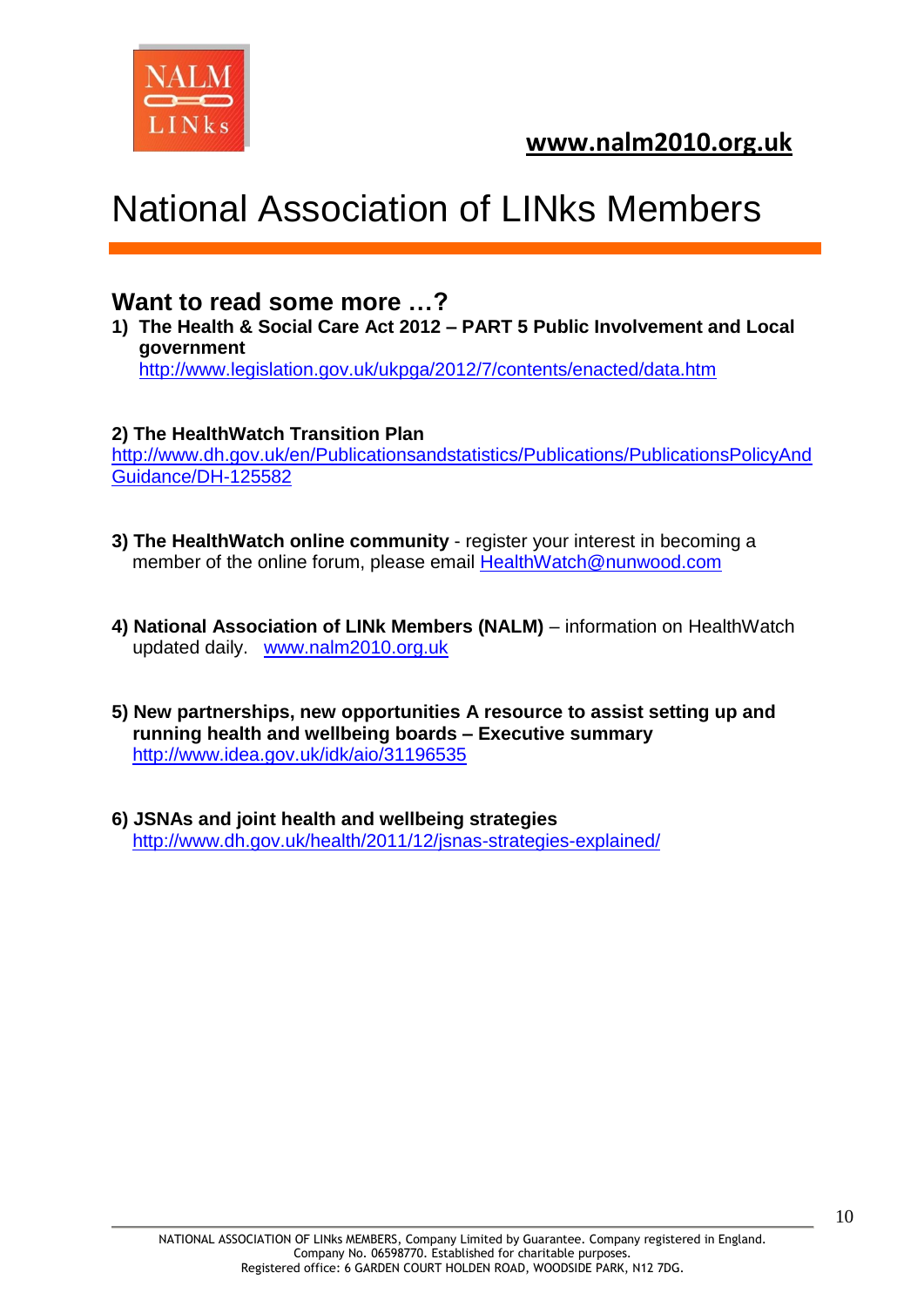

## **APPENDIX**

## **Joint Strategic Needs Assessment (JSNA)**

The Joint Strategic Needs Assessment came from the Social Care Green Paper 'Independence, wellbeing and choice (2005).' It was reinforced in the Health White Paper, 'Our health, Our Care, Our say (2006).'

The Local Government and Public Involvement in Health Act 2007 specifies that local authorities and Primary Care Trusts (PCTs) produce a Joint Strategic Needs Assessment (JSNA) of the health and wellbeing of the local community. Consultation responses on the Commissioning Framework for Health and Wellbeing asked for clearer instruction on undertaking JSNA.

The JSNA guidance ties in with the statutory guidance 'Creating Strong, Safe and Prosperous Communities' and works as a toolkit for local partners carrying out JSNA. The stages of the process are described. These include:

- stakeholder involvement
- engaging with communities
- suggestions on timing and linking with other strategic plans
- core dataset
- guidance on utilising JSNA to provide insight into local commissioning, publishing and feedback

[JSNA Guidance](http://www.idea.gov.uk/idk/core/external-link.do?redirectUrl=http%3A//www.dh.gov.uk/en/Publicationsandstatistics/Publications/PublicationsPolicyAndGuidance/DH_081097) http://www.idea.gov.uk/idk/core/page.do?pageId=7942796

http://www.dh.gov.uk/en/Publicationsandstatistics/Publications/PublicationsPolicyAnd Guidance/DH\_081097

### **JSNAs and joint health and wellbeing strategies explained**

The document supports the development of a joint health and wellbeing strategy and aims to support the NHS, local government and emerging health and wellbeing boards as they engage with and refresh the Joint Strategic Needs Assessments (JSNA) and develop their strategy. It describes what support the Department of Health will provide, including what resources will be available, when, and how the DH will build in learning from the early implementer health and wellbeing boards. This document should be read as part of the wider approach to supporting the